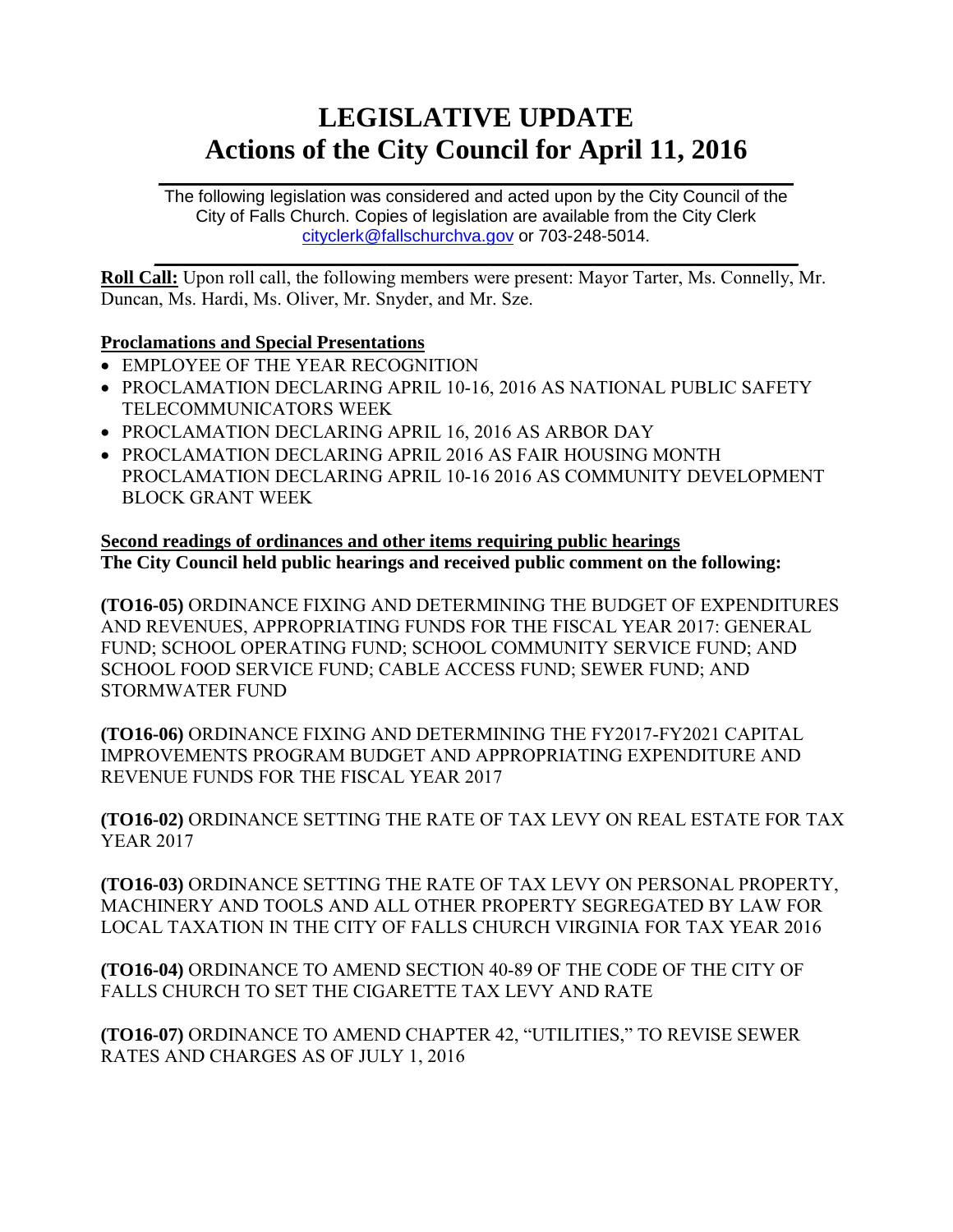**(TO16-08)** ORDINANCE TO SET THE STORMWATER UTILITY BILLING UNIT RATE IN ACCORDANCE WITH CHAPTER 42, ARTICLE VII OF THE CODE OF THE CITY OF FALLS CHURCH, VIRGINIA AS OF JULY 1, 2016

#### **Resolutions and first readings of ordinances**

**(TR16-15)** RESOLUTION TO ADOPT THE W&OD MASTER PLAN, *THE CITY'S GREENEST STREET,* AS A GUIDING DOCUMENT FOR DESIGN OF AND INVESTMENT IN THE CITY'S PORTION OF THE W&OD RAILROAD REGIONAL PARK

**MOTION to adopt (TR16-15) with the amendment that staff will add references to the "Welcome to Falls Church" signs at the locations mentioned by Mr. Stoddard PASSED on roll call vote, 7-0. (Res. 2016-17)**

**(TR15-32)** RESOLUTION TO ADOPT THE WEST BROAD STREET SMALL AREA PLAN AS A GUIDING DOCUMENT IN DECISION MAKING FOR PLANNING, ZONING, AND DEVELOPMENT REVIEW, CAPITAL IMPROVEMENTS, CITY REGULATIONS AND POLICIES

**MOTION to adopt (TR16-17) PASSED on roll call vote, 7-0. (Res. 2016-18)** 

APPROVE THE TASK AWARD OF THE CITY HALL PUBLIC SAFETY EXPANSION AND RENOVATIONS PROJECTS TASK UNDER AN EXISTING CONTRACT (CONTRACT # 0422- 15-AFES-S27) TO STUDIO TWENTY SEVEN ARCHITECTURE IN AN AMOUNT UP TO \$1,200,000

**MOTION to approve the task award of the City Hall Public Safety Expansion and Renovations Projects Task under an existing contract (Contract # 0422-15-Afes-S27) to Studio Twenty Seven Architecture in an amount up to \$1,200,000 subject to recommendations of city staff in lines 9 through 14 [of the staff report] PASSED on roll call vote, 6-q. (NAY – Ms. Hardi)**

*Referenced Staff report: Staff recommends that City Council approve the Task Award for the City Hall Public Safety Expansion and Renovations Projects Task under an Existing Contract with Studio Twenty Seven Architecture in an amount up to \$1,200,000. Phase 1 – schematic design will cost \$225,000 and will involve heavy public engagement on project scope and design. After Phase 1, staff will obtain direction from Council on proceeding with remaining phases of the contract work.*

**(TR16-18)** RESOLUTION TO APPROVE AND AUTHORIZE, IN CONJUNCTION WITH THE SCHOOL BOARD, THE RELEASE OF THE REQUEST FOR DETAILED PROPOSALS PURSUANT TO THE PUBLIC-PRIVATE EDUCATION FACILITIES AND INFRASTRUCTURE ACT TO INCLUDE A NEW GEORGE MASON HIGH SCHOOL, EXPANSION OF THE EXISTING MARY ELLEN HENDERSON MIDDLE SCHOOL, AND COMMERCIAL DEVELOPMENT

**MOTION to defer (TR16-18) PASSED on roll call vote, 6-1. (NAY – Ms. Oliver)**

## **Consent items**

(1) Term Correction (to correct typographical error): Reappointment: Dennis Szymanski – Tree Commission – 04/01/16 -03/31/19

**Motion to adopt Consent Items PASSED on voice vote.**